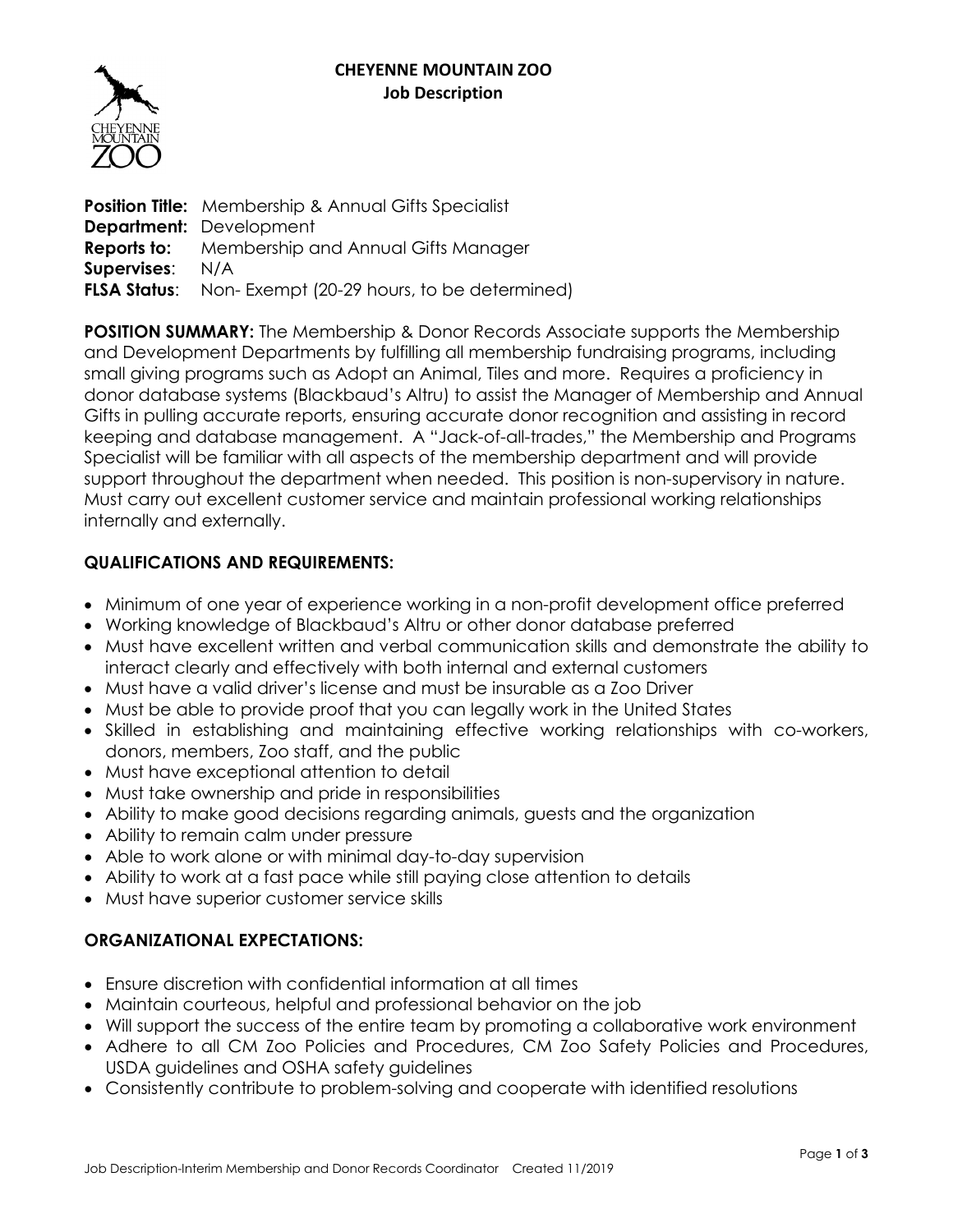#### **CHEYENNE MOUNTAIN ZOO Job Description**



- Must demonstrate regular attendance and punctuality
- Bring issues and process improvement ideas to the attention of the Supervisor
- Maintain verbal and written skills required for the position
- Complete trainings as required
- Adhere to Company Dress Code Policy. Always "Zoo Crisp!"
- Demonstrate appropriate level of time management in support of co-workers and the entire team
- Represent the Zoo in a positive and professional manner

# **DEPARTMENTAL EXPECTATIONS:**

To include, but are not limited to the following:

Fulfill membership program needs :

- Prepare and send membership materials as needed
- Send member thank you letters and renewals as needed
- Process additional donations associated with member sign-up and approval.
- Provide support for all membership events as assigned
- Responsible for learning all aspects of membership: levels, prices and benefits
- Provide customer support to members for all transactions, including: sign-up, renewal, upgrade, assistance, etc., by email, phone and at membership window
- Cross-train in all membership program areas and provide support where needed

Fulfill fundraising program needs:

- Prepare thank you letters and fulfill benefit mailings for all fundraising programs and gifts including: Adopt an Animal program, Elephant Tile Barn program, Monthly Giving and more
- Provide support for fundraising events as needed
- Cross-train in all fundraising program needs and provide support where needed

# Fulfill development department needs :

o Cross-train in development programs and provide support where needed

All other duties as assigned